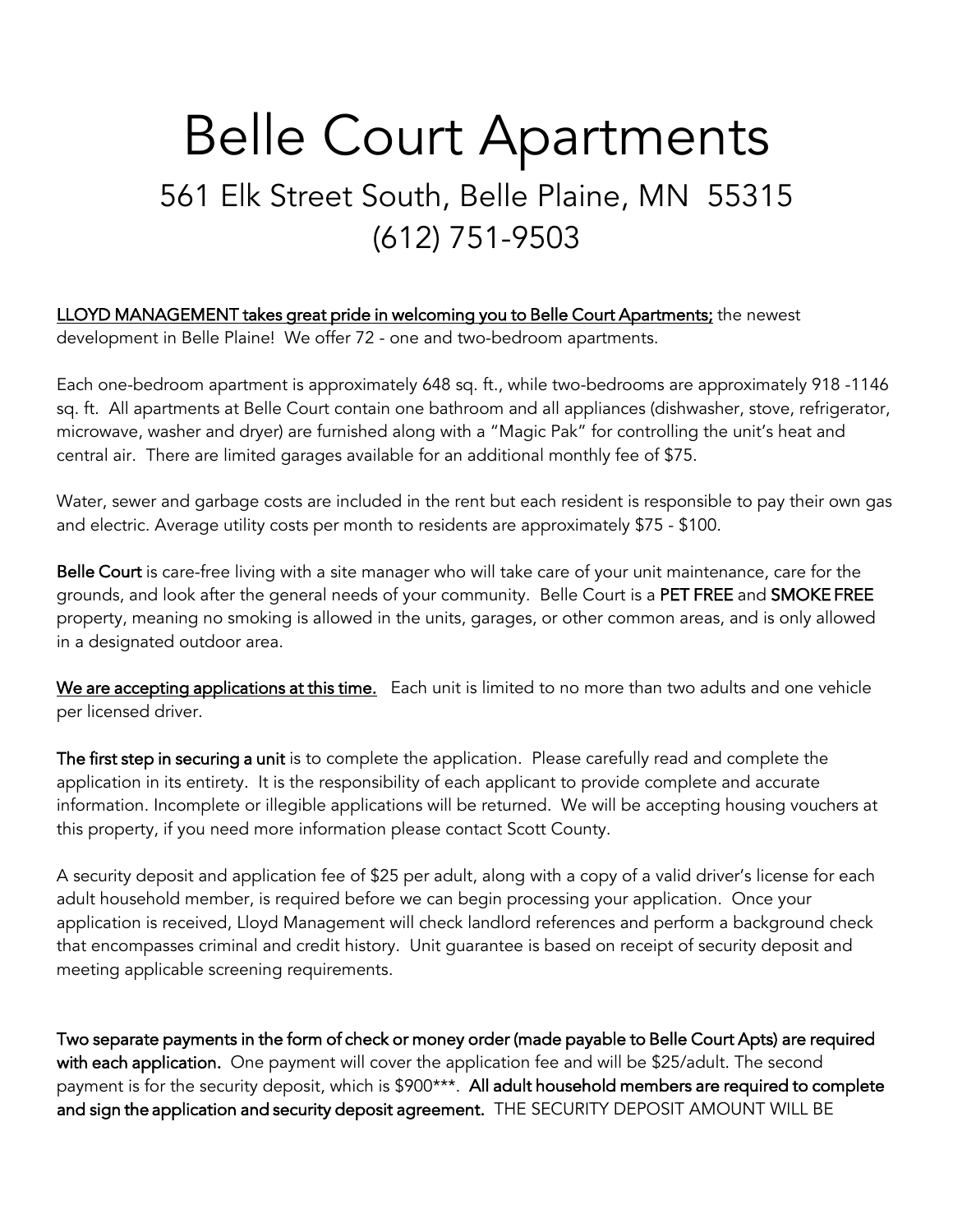RETURNED TO YOU IF YOU ARE DENIED FOR ANY REASON. Should you rescind (withdraw) your application for any reason, the deposit will be forfeited.

Eight units have been set aside for income eligible households; please ask for more information if you feel you may qualify. Verification of income is required and another application to verify income must be completed.

Annual gross household income limits for these 8 units are listed below:

| <b>Family Size</b> | Income   | <b>Family Size</b> | Income   |
|--------------------|----------|--------------------|----------|
|                    | \$36,750 | 4                  | \$52,450 |
|                    | \$42,000 | 5                  | \$56,650 |
| 3                  | \$47,250 | 6                  | \$60,850 |

Please call if you have any questions! We hope we can help you make Belle Court your new home.

# LLOYD MANAGEMENT PO Box 1000 135 W Lind Street Mankato MN 56002-1000

Check out our website: www.lloydmanagement.com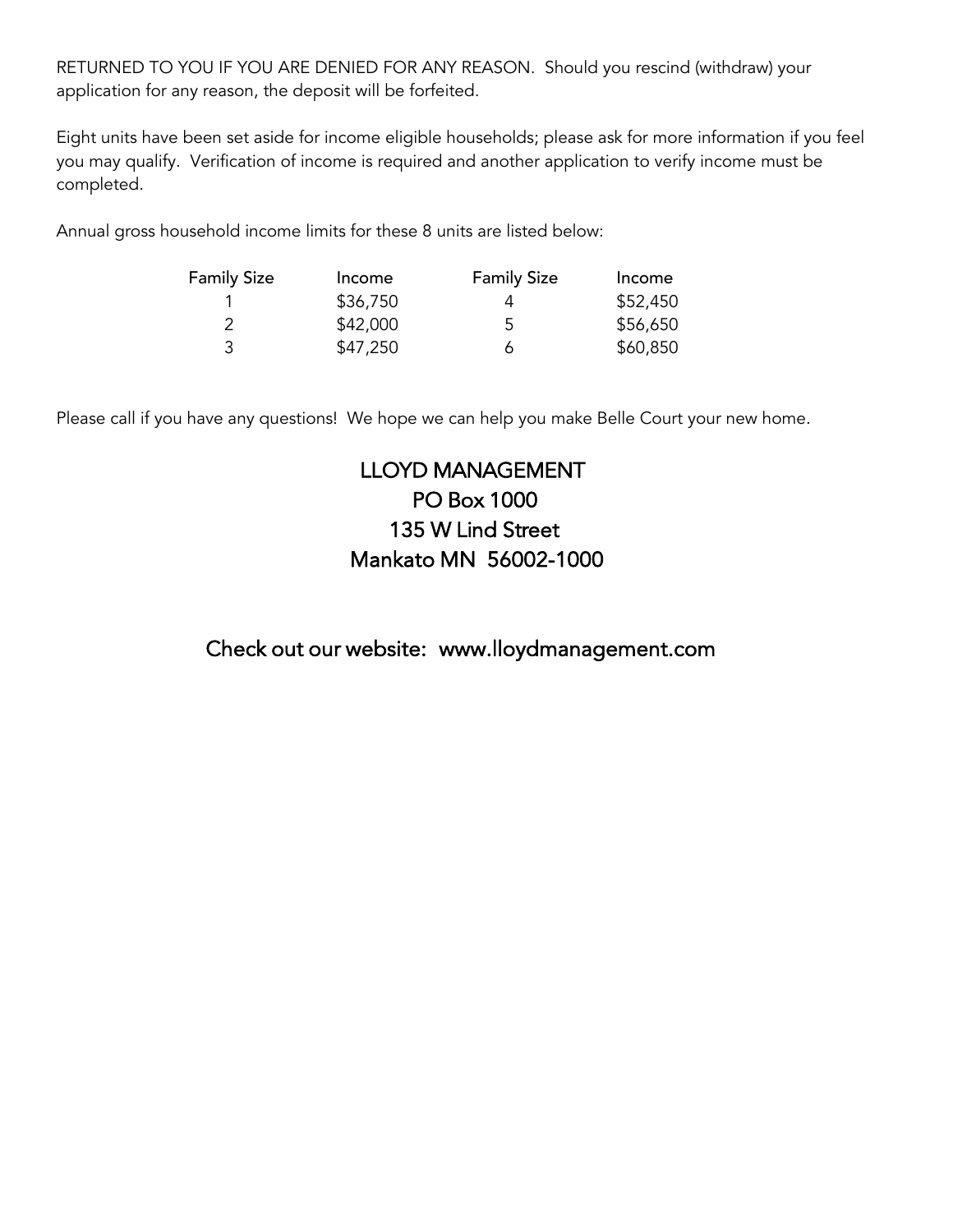

### APPLICATION AGREEMENT

The following Application Agreement will be signed by you and all co-applicants prior to signing a Lease with Lloyd Management. While some of the information may not yet apply to your situation, there are some provisions that may become applicable prior to signing a Lease. In order to continue with this application, you will need to review the Application Agreement carefully and acknowledge you accept its terms.

- 1. Lease Information. The Lease terms contemplated by the parties during the application process are not final. Terms, conditions, and any special information must be explicitly noted in the Lease to be valid.
- 2. Application Approval. Our representative will notify you (or one of you, if there are co-applicants) of the Application approval, execute the Lease agreements for signature prior to occupancy, and, once complete, credit the application deposit of all applicants toward the required security deposit.
- 3. If You Fail to Sign Lease After Approval. Unless we authorize otherwise in writing, you and all co-applicants must execute the Lease after your Application is approved. If you or any co-applicant fails to sign as required, we may keep the application deposit as liquidated damages and terminate all further obligation to each other.
- 4. If You Withdraw Before Approval. If you or any co-applicant withdraws an Application or notifies us that you've changed your mind about the unit, we'll be entitled to retain all application deposits as liquidated damage, and the parties then have no further obligation to each other.
- 5. Approval/Non-Approval. We will notify you whether your Application has been approved or denied within 14 days after the date we receive a completed Application. Notification may be in person or by mail or telephone unless you have requested that notification be by mail. You must not assume approval until you receive actual notice of approval. The 14-day time period may be changed only by separate written agreement.
- 6. Refund After Non-Approval or Rejection. If you or any co-applicant is disapproved or denied under Paragraph 5, we'll refund all application deposits within 7 days of such disapproval. Refund checks may be made payable to all co-applicants and mailed to one applicant. If the application deposit was paid via check and has not yet been deposited, you may request your check be destroyed instead of a refund check being issued.
- 7. Extension of Deadlines. If the deadline for signing, approving, or refunding under paragraphs 3, 5, or 6 falls on a Saturday, Sunday, or a state or federal holiday, the deadline will be extended to the end of the next business day.
- 8. Keys or Access Devices. We'll furnish keys and/or access devices on the Lease start date and only after: (1) all parties have signed the Lease and all other rental documents and (2) all applicable rents and security deposits have been paid in full.
- 9. Application Submission. Submissions of a rental application does not guarantee approval or acceptance. It does not bind us to accept the application or to sign a Lease contact.

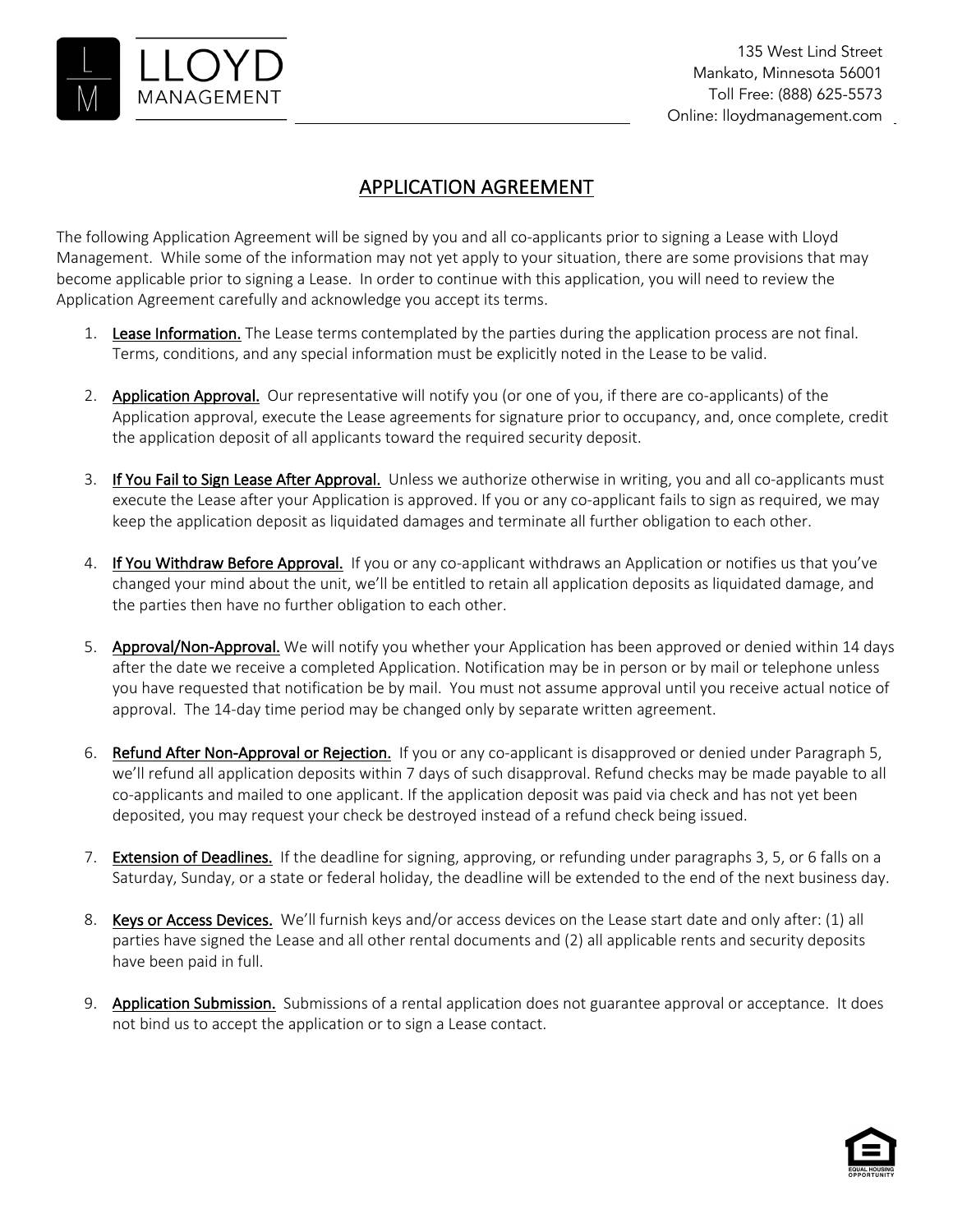# APPLICANT SCREENING CRITERIA

Fair Housing Statement. Lloyd Management is an equal housing opportunity & fair housing provider. We do not discriminate against persons on the basis of race, color, religion, national origin, sex, familial status, disability, creed, marital status, public assistance, ancestry, and sexual or affectional orientation.

Identification and Application Process. Every person over 18 must give consent to be screened and provide a government issued photo ID. Social Security Number verification may be required for specific housing programs.

Application Requirements. Applications must be filled out completely and accurately. Any misstatements or omissions made on your application, whether or not discovered before you move into the building, is grounds for denial of an application or termination of an existing lease. Information must be legible and verifiable. If information given on the application cannot be verified, this is a reason for rejection. Omission of information, such as an address or employer, may be grounds for rejection.

Occupancy. The initial maximum number of residents in a unit is equal to two persons per bedroom unless otherwise stated in the property's Resident Selection Plan, where applicable. Each unit is limited to no more than two (2) unrelated or four (4) related adult persons per unit. Lloyd Management defines a related adult person as either a child, dependent, or parent of the head of household. General occupancy standards and any federal, state, or local housing ordinances will supersede this policy.

Housing History. We require the name and last known telephone number of each landlord/property manager for each address you have had for the last three years. Roommate references are not acceptable. The refusal of a prior landlord to give a reference, or a negative reference, may be grounds for rejection. In the case of first-time renters, or applicants without prior rental history, this requirement may be varied subject to additional requirements of management.

Eviction Filings. Unlawful detainers or evictions within the past five (5) years is a basis for denial of an application.

Criminal History. Applicants who have criminal convictions may be denied. Any crimes associated with drugs, violence, sex, property damage, and/or weapons may be grounds for automatic disqualification. Eligibility is dependent upon the level, disposition, and time since the crime occurred. Open cases for similar crimes may be grounds for denial.

Credit. A credit check will be performed, and the following may be grounds for denial: past due or dishonored debt, the absence of a credit history, unpaid housing accounts, unpaid utility accounts.

Income. Income from all sources must be sufficient to pay the applicant's rent and other predictable living expenses. To be counted as household income, amounts must be verifiable, reliable, and predictable.

Business Relationship. The relationship between a landlord and tenant is a business relationship. A courteous and businesslike attitude is required from both parties. We reserve the right to refuse rental to anyone who is verbally abusive, swears, is disrespectful, makes threats, is under the influence, is argumentative, or in general displays an attitude at the time of the unit showing and application process that causes management to believe we would not have a positive business relationship.

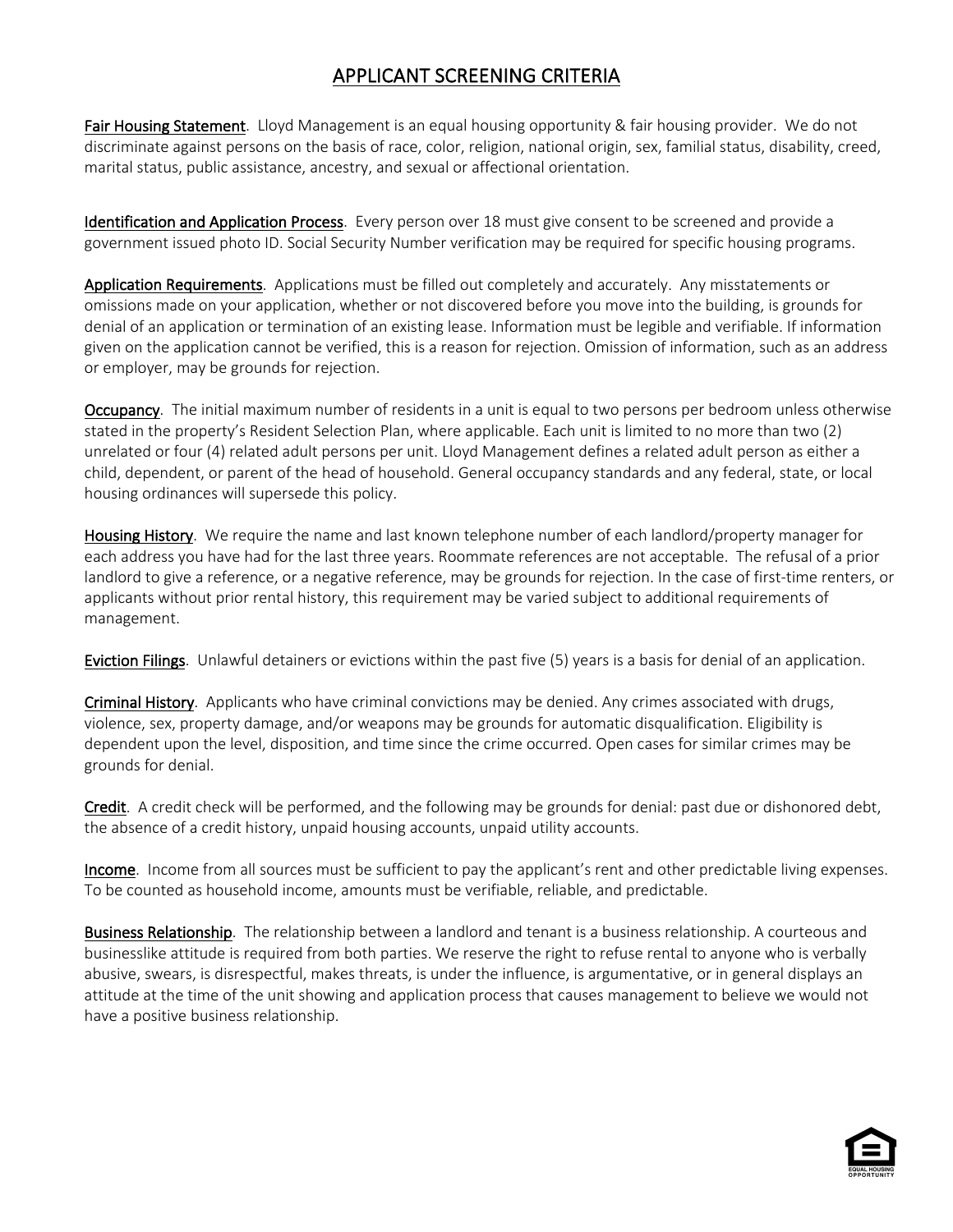### DISCLOSURES

- 1. Application Fee (May or May Not Be Refundable). You agree to pay an application fee in the amount indicated in paragraph 3. Application fees are non-refundable except in rare instances when an application is submitted but a unit is unavailable and/or we do not run a professional screening report. Payment of the application fee does not guarantee that your application will be accepted. The application fee partially defrays the cost of screening services and administrative paperwork.
- 2. Application Deposit (May or May Not Be Refundable). In addition to any application fee(s), you also agree to pay an application deposit in the amount indicated in paragraph 3. The application deposit is not a security deposit. The application deposit will be credited toward the required security deposit when the Lease has been signed by all parties; OR, it will be refunded under paragraph 6 of the Application Agreement if your application is not approved; OR, it will be retained by us as liquidated damages if you fail to sign or attempt to withdraw under paragraphs 3 or 4 of the Application Agreement.
- 3. Security Deposit Cleaning Fee (May or May Not Be Refundable). If the application deposit is credited toward the required security deposit when the Lease has been signed,  $$100.00$  of the deposit may be forfeited at moveout to pay for floor cleaning and/or painting in your unit. To avoid the fee, you may provide Management with a receipt for professional floor cleaning and/or painting services in your unit no sooner that three days before move-out.
- 4. Fees Due. Your rental application will not be processed until we receive your completed rental application (and the completed rental application of all co-applicants, if applicable) and the following fees:
	- a. Application fee (may or may not be refundable):  $$25.00$  (per adult)
	- a. Application fee (may or may not be refundable): <u>\$25.00 [pe</u>l<br>b. Application deposit (may or may not be refundable): <u>\$800.00</u>
- 5. Completed Application. Your rental application for Residents and Occupants will not be considered "complete" and will not be processed until we receive the following documentation and fees:
	- a. Completed rental application for each applicant and co-applicant (if applicable)
	- b. Valid government-issued photo identification
	- c. Application fees for all applicants
	- d. Application deposit for the unit
- 6. Notice To or From Co-Applicants. Any notice we give you or your co-applicant is considered notice to all coapplicants; and any notice from you or your co-applicant is considered notice from all co-applicants.
- 7. Screening Services Disclosure to Applicant. Pursuant to MN Statute 504B.173, the tenant screening service that we use is the following:

Rental History Reports 7900 W. 78<sup>th</sup> Street, #400 Edina, MN 55439 (888) 389-4023

Applicant Screening Criteria, upon which the decision to rent to the Applicant is based, will be applied to the information provided in this application and the information gathered from the screening report and/or background check we obtain. If we reject your rental application pursuant to Minnesota Statutes and local laws, we will notify you within 14 days of such rejection, identifying the criteria you failed to meet. We are not obligated to return your application fee or deposit except as provided in MN Statute 504B.173 and local laws.

8. Notice Regarding Predatory Offender Information. Information regarding the predatory offender registry and persons registered with the predatory offender registry under MN Statute 243.166 may be obtained by contacting the local law enforcement offices in the community where the property is located, or the Minnesota Department of Corrections at (651) 361-7200, or from the Department of Corrections Web site at www.corr.state.mn.us.

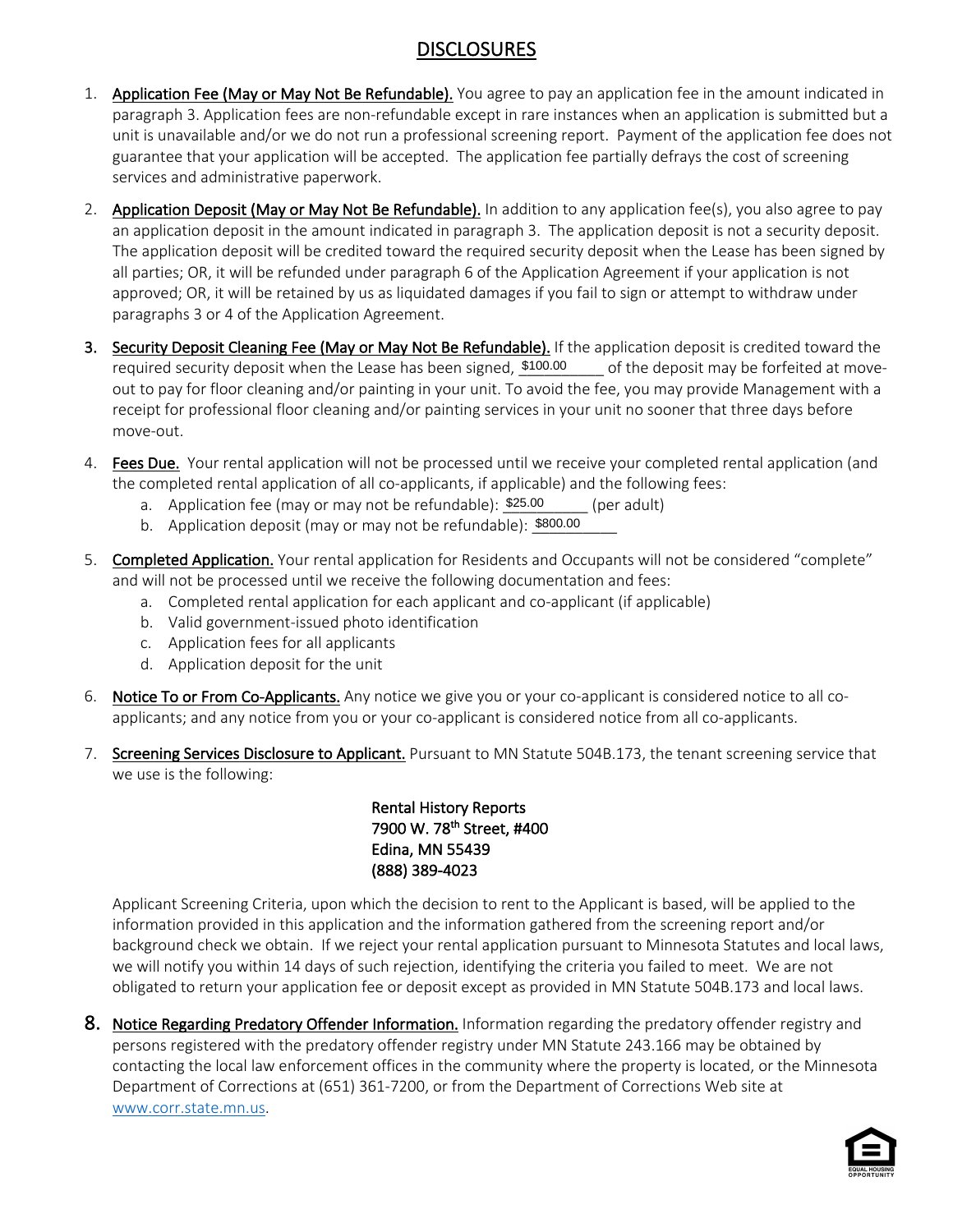# AUTHORIZATION AND ACKNOWLEDGEMENT

### AUTHORIZATION

I authorize Lloyd Management to obtain reports from any consumer or criminal record reporting agencies before, during, and after tenancy on matters relating to my Application and Lease with Lloyd Management and to verify, by all available means, the information in this Application, including criminal background information, income and housing history, and other information reported by any state or federal agency (ex: Social Security Administration). I understand that this authorization cannot be used to obtain any information about me that is not pertinent to my eligibility and continued participation as a qualified applicant or resident.

Payment Authorization. I authorize Lloyd Management to collect payment of the application fee and application deposit in the amounts specified under paragraph 3 of the Disclosures.

Non-Sufficient Funds and Dishonored Payments. If my check is returned by a bank or other entity for any reason, if any of my credit card or debit card payments are rejected, or if Lloyd Management is unable, through no fault of its own or their bank, to successfully process any of my ACH debit, credit card, or debit card transaction, then:

- 1. I (Applicant) shall pay to Lloyd Management the NSF Charge; and
- 2. Lloyd Management reserves the right to refer the matter for criminal prosecution.

### ACKNOWLEDGEMENT

I certify that all the statements in this Application are true and complete. I authorize Lloyd Management to verify the same through any means. If I fail to answer any question(s) or give false information, Lloyd Management may reject the application, retain all application fees and deposits as liquidated damages for their time and expense, and terminate my right of occupancy. Giving false information is a serious criminal offense. In lawsuits relating to the Application or Lease, the prevailing party may recover all attorney's fees and litigation costs from the losing party. Lloyd Management may at any time furnish information to consumer reporting agencies and other rental housing owners regarding my performance of my legal obligations, including both favorable and unfavorable information about my compliance with the Lease, occupancy rules, and financial obligations.

| <b>Applicant Signature</b> | Date |
|----------------------------|------|
| <b>Applicant Signature</b> | Date |
| <b>Applicant Signature</b> | Date |
| <b>Applicant Signature</b> | Date |
| <b>Guarantor Signature</b> | Date |

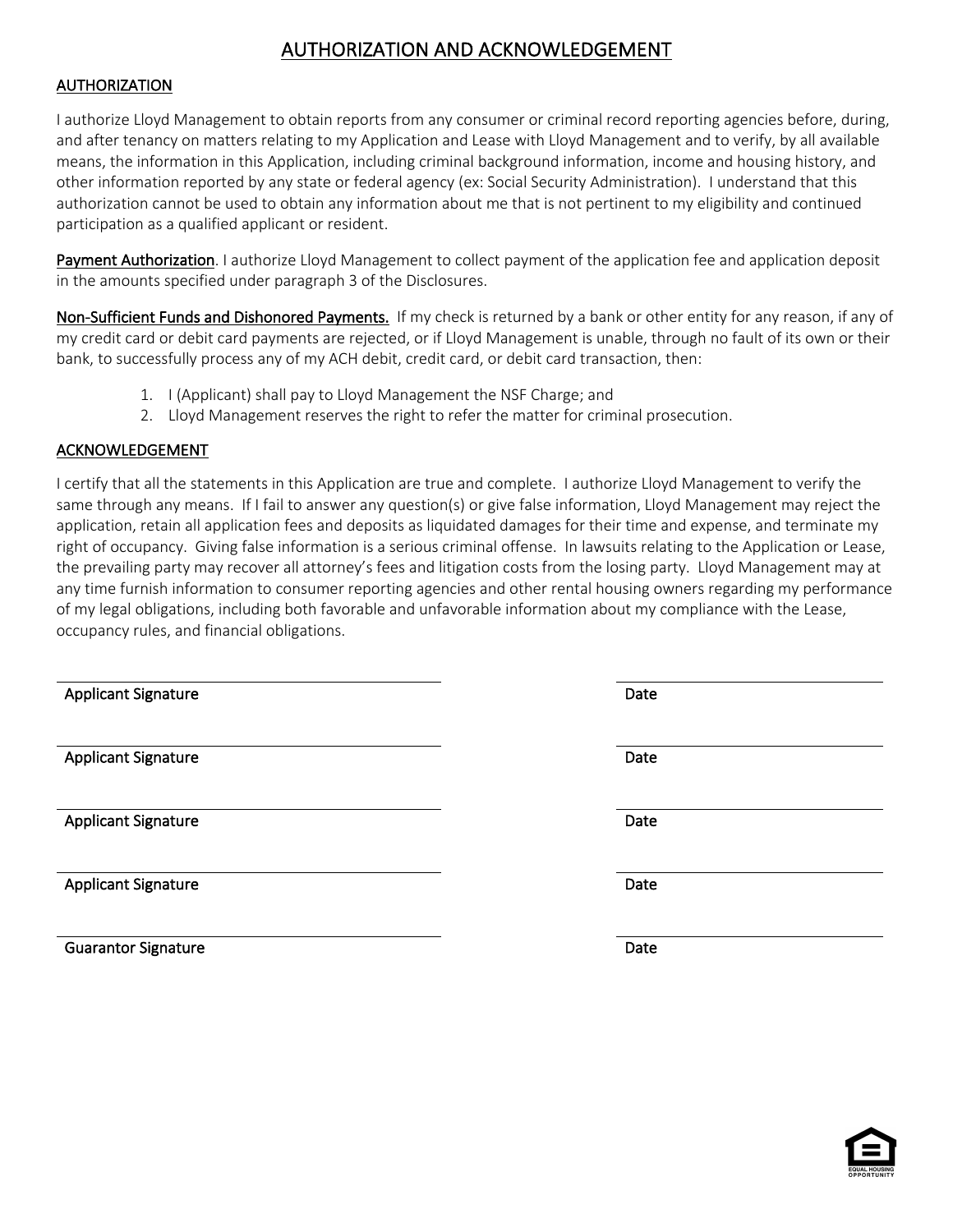

# **APPLICANT SCREENING CRITERIA – MODEL 1**

Fair Housing Statement. Lloyd Management is an equal housing opportunity & fair housing provider. We do not discriminate against persons on the basis of race, color, religion, national origin, sex, familial status, disability, creed, marital status, public assistance, ancestry, and sexual or affectional orientation.

Identification and Application Process. Every person over the age of 18 must give consent to be screened and provide a government issued photo ID. \*\*\*Social security card may be required to verify identification.\*\*\*

Application Requirements. Applications must be filled out completely and accurately. Any misstatements or omissions made on your application may be grounds for denial.

Criminal. An applicant with the following criminal convictions (including open cases) will be denied:

- Any Felony level criminal convictions within 5 years.
- Any Gross Misdemeanor level criminal convictions within 5 years.
- Two or more Misdemeanor level criminal convictions within 5 years excluding vehicle, traffic, or alcohol related offenses.
- Any application that shows evidence of an OFAC Terrorism or Sexual Predator Registry.

Credit. An applicant with the following credit history will be denied:

- Any unpaid non-medical, non-education collections exceeding \$1,000 placed within the last 2 years.
- Any unpaid public record judgement(s).
- Any unpaid utility collection account(s).
- Any unpaid housing collection account(s).

Housing History. An applicant with the following housing history will be denied:

- An unlawful detainer, eviction, or money owed to a previous landlord.
- A negative reference from a prior landlord including but not limited to late rent payments, damage to property, poor housekeeping, or pest issues.

**Income**. Income from all sources must be sufficient to pay the applicant's rent and other predictable living expenses. To be counted as household income, amounts must be verifiable, reliable, and predictable.

If you have further questions, you may request a complete copy of our Resident Selection Criteria.

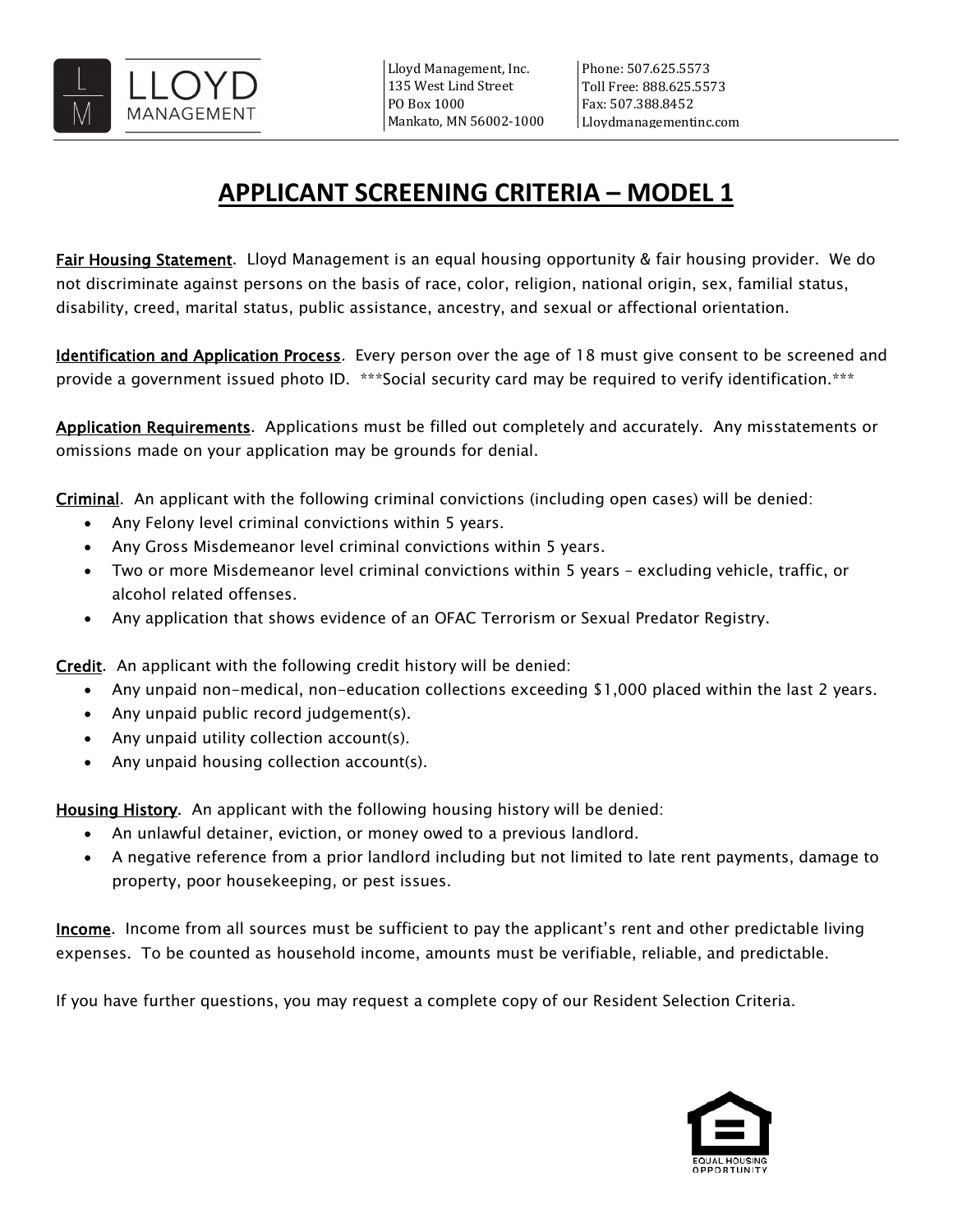

### *\_\_\_\_\_\_\_\_\_\_\_\_\_\_\_\_\_\_\_\_\_\_\_\_\_\_\_\_\_\_\_\_\_\_\_\_\_\_\_\_\_\_\_\_\_\_\_\_\_* Belle Court Apartments

*\_\_\_\_\_\_\_\_\_\_\_\_\_\_\_\_\_\_\_\_\_\_\_\_\_\_\_\_\_\_\_\_\_\_\_\_\_\_\_\_\_\_\_\_\_\_\_\_\_* 561 South Elk Street

*\_\_\_\_\_\_\_\_\_\_\_\_\_\_\_\_\_\_\_\_\_\_\_\_\_\_\_\_\_\_\_\_\_\_\_\_\_\_\_\_\_\_\_\_\_\_\_\_\_* Belle Plaine, MN 55315

*\_\_\_\_\_\_\_\_\_\_\_\_\_\_\_\_\_\_\_\_\_\_\_\_\_\_\_\_\_\_\_\_\_\_\_\_\_\_\_\_\_\_\_\_\_\_\_\_\_* (612) 751-9503

# APPLICATION FOR OCCUPANCY

*Incomplete applications will be returned*

| <b>APPLICANT INFORMATION</b>                                                                                                |                 |               |              |                                               |     |
|-----------------------------------------------------------------------------------------------------------------------------|-----------------|---------------|--------------|-----------------------------------------------|-----|
|                                                                                                                             |                 | Middle        |              | Last                                          |     |
|                                                                                                                             |                 | City          |              | State                                         | Zip |
|                                                                                                                             |                 |               |              |                                               |     |
|                                                                                                                             |                 |               |              |                                               |     |
|                                                                                                                             |                 |               |              |                                               |     |
| Name (Someone outside your household)                                                                                       |                 | Phone         |              | Email                                         |     |
|                                                                                                                             |                 |               |              | Do you require an interpreter? [ ] Yes [ ] No |     |
| How did you hear about this housing? [ ] Online [ ] Newspaper [ ] Local Agency [ ] Drive By [ ] Resident Referral [ ] Other |                 |               |              |                                               |     |
|                                                                                                                             |                 |               |              |                                               |     |
| <b>ADDITIONAL HOUSEHOLD MEMBERS</b>                                                                                         |                 |               |              |                                               |     |
| List All Other Household Members                                                                                            | Relationship to | Date of Birth | Male/Female/ | Social Security Number                        |     |

| List All Other Household Members | Relationship to | Date of Birth | Male/Female/         | Social Security Number |
|----------------------------------|-----------------|---------------|----------------------|------------------------|
| First<br>MI<br>Last              | Head            |               | Decline to Answer    |                        |
|                                  |                 |               | [ ]M [ ]F [ ]Decline |                        |
|                                  |                 |               | [ ]M [ ]F [ ]Decline |                        |
|                                  |                 |               | [ ]M [ ]F [ ]Decline |                        |
|                                  |                 |               | [ ]M [ ]F [ ]Decline |                        |
|                                  |                 |               | [ ]M [ ]F [ ]Decline |                        |
|                                  |                 |               | [ ]M [ ]F [ ]Decline |                        |
|                                  |                 |               |                      |                        |

### CURRENT HOUSING STATUS

| How long have you lived at your current address? From: _ |  | [ ] Is this family or a friend? [ ] Yes [ ] No |  |
|----------------------------------------------------------|--|------------------------------------------------|--|
|                                                          |  |                                                |  |

| Name of Owner/Manager: | Phone #: | Email: |  |
|------------------------|----------|--------|--|
|                        |          |        |  |

Address: \_\_\_\_\_\_\_\_\_\_\_\_\_\_\_\_\_\_\_\_\_\_\_\_\_\_\_\_\_\_\_\_\_\_\_\_\_\_\_\_\_\_\_\_\_\_\_\_\_\_\_\_\_\_\_\_\_\_\_\_\_\_\_\_\_\_\_\_\_\_\_\_\_\_\_\_\_\_\_\_\_\_\_\_\_\_\_\_\_\_\_\_\_\_\_\_\_\_\_\_\_\_\_\_\_\_\_\_\_\_\_

|  |  |  |  |  |  |  |  |                                                                                                                                                                                                                                                                                                                                                                                         |  |  |  | ilYes ilNo |  |
|--|--|--|--|--|--|--|--|-----------------------------------------------------------------------------------------------------------------------------------------------------------------------------------------------------------------------------------------------------------------------------------------------------------------------------------------------------------------------------------------|--|--|--|------------|--|
|  |  |  |  |  |  |  |  | $\mathbf{R} \times \mathbf{R}$ and $\mathbf{R} \times \mathbf{R}$ and $\mathbf{R} \times \mathbf{R}$ and $\mathbf{R} \times \mathbf{R}$ and $\mathbf{R} \times \mathbf{R}$ and $\mathbf{R} \times \mathbf{R}$ and $\mathbf{R} \times \mathbf{R}$ and $\mathbf{R} \times \mathbf{R}$ and $\mathbf{R} \times \mathbf{R}$ and $\mathbf{R} \times \mathbf{R}$ and $\mathbf{R} \times \math$ |  |  |  |            |  |

If NO, include additional adult household's current address and contact information on a separate piece of paper.

OFFICE USE ONLY

Unit Size Requested \_\_\_\_\_\_\_\_\_\_

Unit Number \_\_\_\_\_\_\_\_\_\_\_\_\_\_\_\_\_\_\_\_

Targeted Move-In Date \_\_\_\_\_\_\_\_\_\_\_

Date Received \_ Time Received \_\_\_\_\_\_\_\_\_\_\_\_\_\_\_\_\_\_\_

|  | i ime kecelved |  |
|--|----------------|--|
|  |                |  |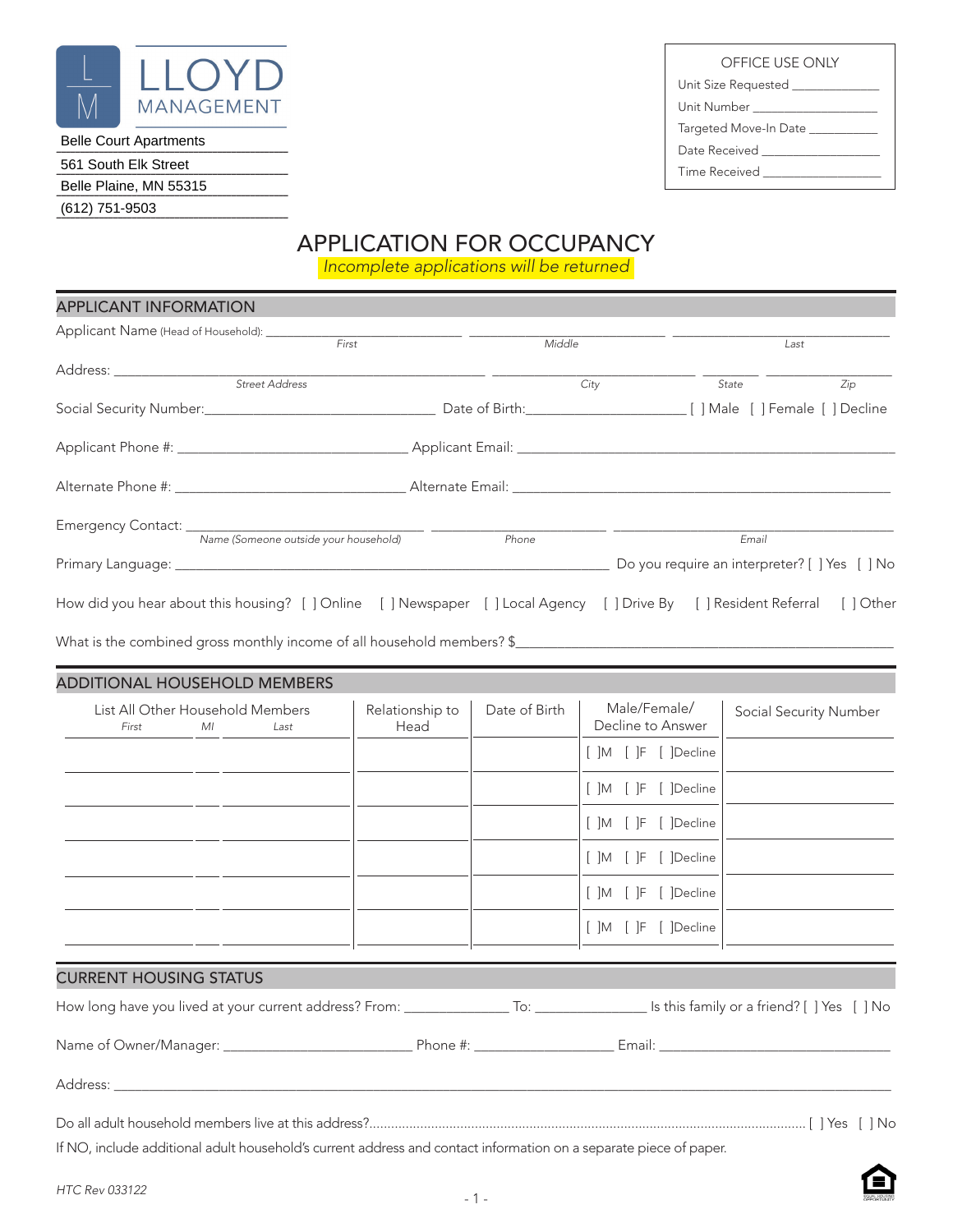INCOME

Do you or any household members, including minor children, currently receive or expect to receive income from the following?

| If YES, complete the following and include 4 to 6 current, consecutive pay stubs. |                                                                                                                                      |
|-----------------------------------------------------------------------------------|--------------------------------------------------------------------------------------------------------------------------------------|
| Household Member Name                                                             | Employer Name, Full Address, & Phone Number                                                                                          |
|                                                                                   |                                                                                                                                      |
|                                                                                   |                                                                                                                                      |
|                                                                                   |                                                                                                                                      |
|                                                                                   |                                                                                                                                      |
|                                                                                   |                                                                                                                                      |
|                                                                                   |                                                                                                                                      |
|                                                                                   |                                                                                                                                      |
| The letter must be dated by the SS Administration.                                |                                                                                                                                      |
|                                                                                   |                                                                                                                                      |
|                                                                                   |                                                                                                                                      |
|                                                                                   |                                                                                                                                      |
|                                                                                   |                                                                                                                                      |
|                                                                                   |                                                                                                                                      |
| This cannot be a ReliaCard printout.                                              |                                                                                                                                      |
|                                                                                   | 20. Non-Court Ordered Child Support or Alimony (paid directly from other parent, not through county/state)  [ ] Yes [ ] No           |
|                                                                                   |                                                                                                                                      |
|                                                                                   |                                                                                                                                      |
|                                                                                   |                                                                                                                                      |
|                                                                                   | 21. Regular Contributions from someone outside the household (including rent, utilities, groceries, cell phone, etc.) [ ] Yes [ ] No |
|                                                                                   |                                                                                                                                      |
|                                                                                   | 22. Self-Employment/Business Owner (Uber/Lyft, truck driver, delivery services such as InstaCart, DoorDash, etc.)  [ ] Yes [ ] No    |
|                                                                                   |                                                                                                                                      |
|                                                                                   |                                                                                                                                      |
|                                                                                   |                                                                                                                                      |
|                                                                                   |                                                                                                                                      |
|                                                                                   |                                                                                                                                      |
|                                                                                   |                                                                                                                                      |
|                                                                                   |                                                                                                                                      |
|                                                                                   |                                                                                                                                      |
| The letter must be dated by the Veterans Administration.                          |                                                                                                                                      |
|                                                                                   |                                                                                                                                      |
|                                                                                   | If YES, household member name: __________________________________ and include 4 to 6 current, consecutive pay stubs.                 |
|                                                                                   |                                                                                                                                      |
|                                                                                   |                                                                                                                                      |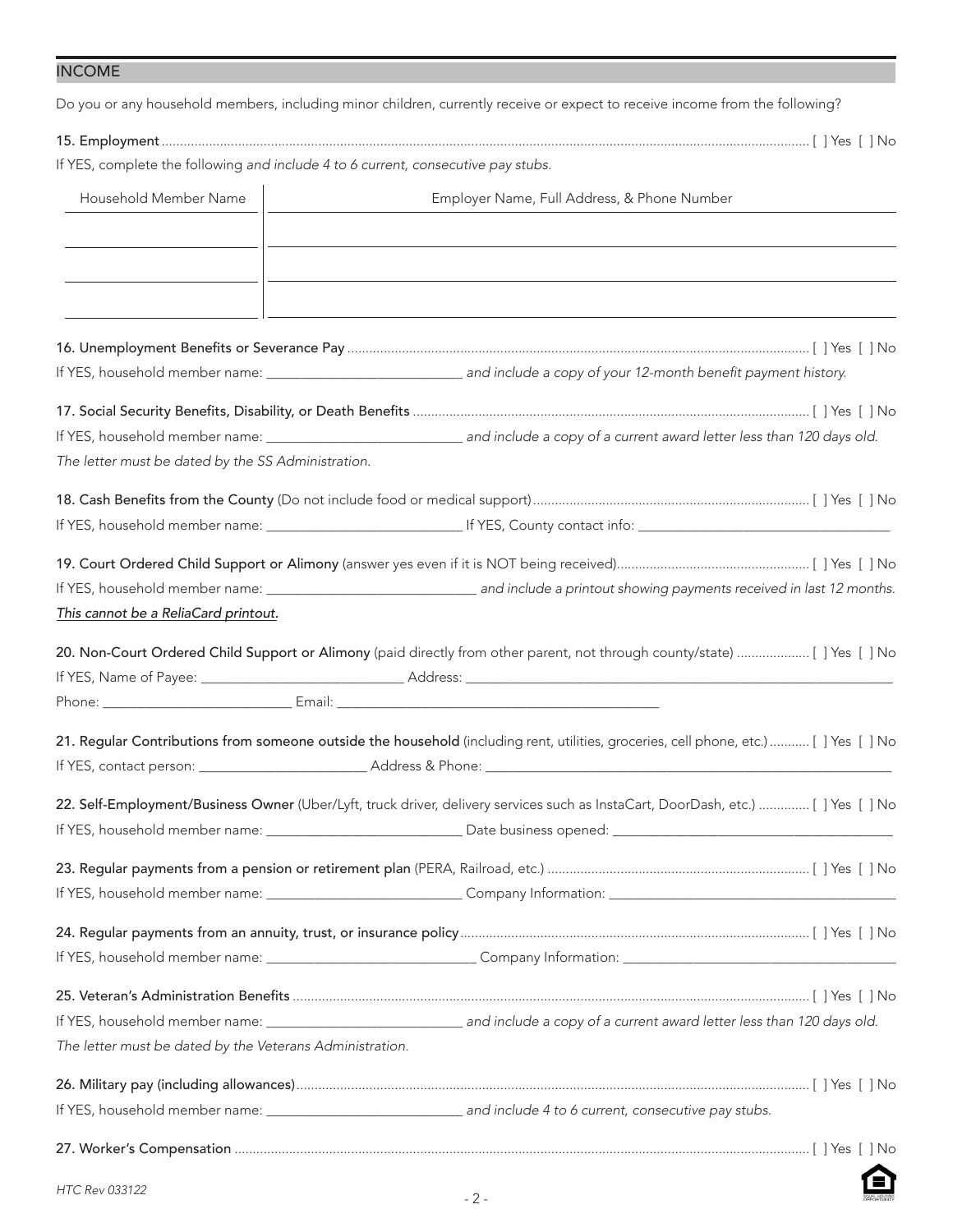| INCOME (cont.) |  |
|----------------|--|
|                |  |
|                |  |
|                |  |
|                |  |

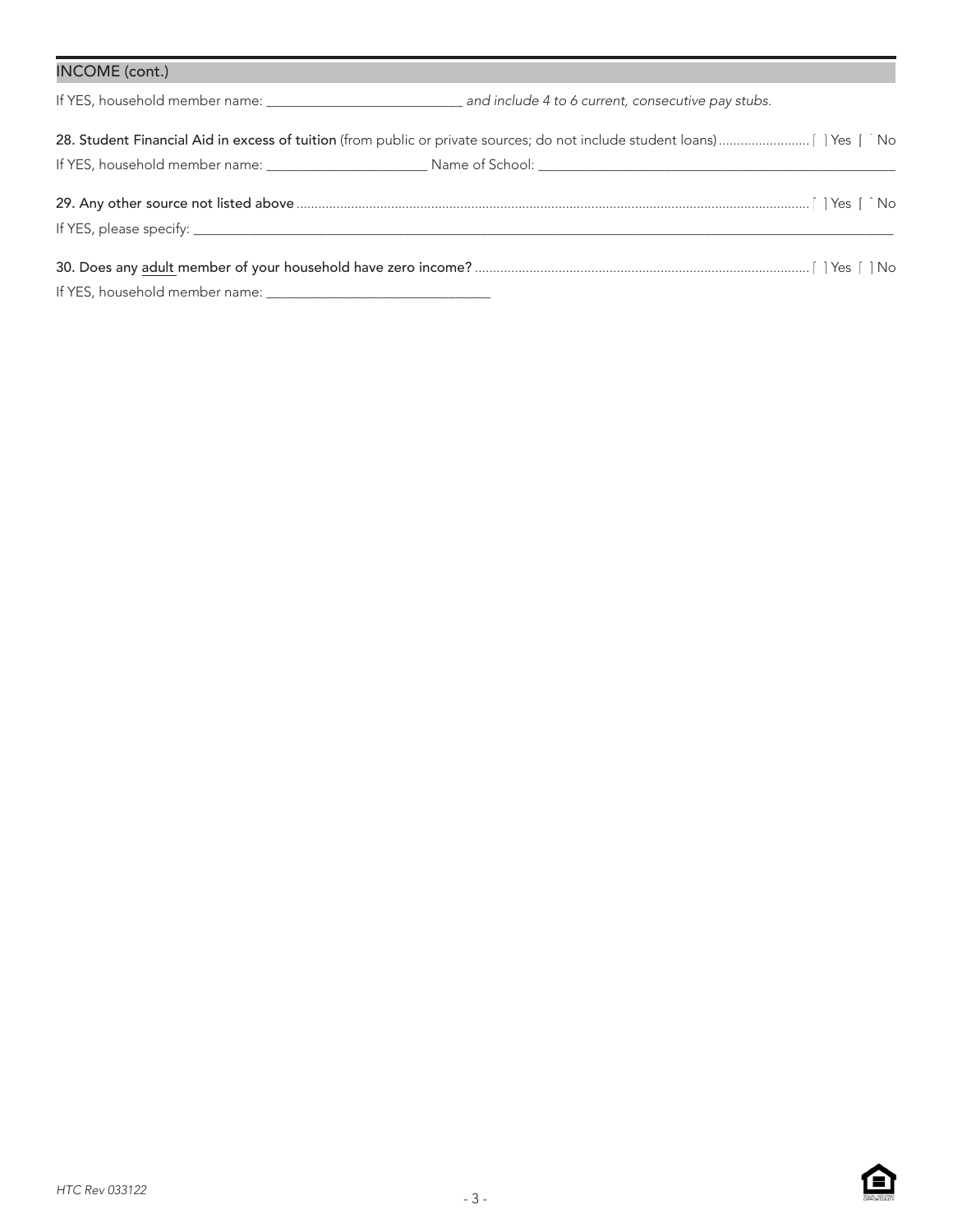

Lloyd Management 135 West Lind Street P.O. Box 1000 Mankato, MN 56002-1000 Phone: (507) 625-5573 Toll Free: (888) 625-5573 Fax: (507) 388-8452 lloydmanagement.com

### AUTHORIZATION FOR RELEASE OF INFORMATION

By signing below, I/we am/are certifying that I/we have completed this questionnaire and that the information that I/we have provided is complete and true to the best of my/our knowledge. I/We understand that by providing false information, I/we may be denied housing at this property and may be subject to criminal penalties. By signing this form I/we agree to have all of my/our income, assets, school statuses, and medical expense information verified by the owner or management company that are necessary for the certification process.

I/We have read and understand this application. THIS APPLICATION IS NOT A RENTAL AGREEMENT, LEASE, OR CONTRACT.

I/We hereby authorize the Minnesota Bureau of Criminal Apprehension or other such entity, if checks are conducted outside the state of Minnesota, to disclose all criminal history record information to Lloyd Management or to RHR Information Services, acting on behalf of Lloyd Management, for the purposes of determining my suitability for tenancy. In accordance with the Fair Credit Reporting Act, I/we also authorize the release of any and all credit information for the same purpose.

The information obtained will only be used for determining eligibility and will be kept confidential and not released outside of this scope.

PENALTIES FOR MISUSING THIS CONSENT: Title 18, Section 1001 of the U.S. Code states that a person is guilty of a felony for knowingly and willingly making false or fraudulent statements to any department of the United States Government. HUD and any owner (or any employee of HUD or the owner) may be subject to penalties for unauthorized disclosures or improper uses of information collected based on the consent form. Use of the information collected based on this verification form is restricted to the purposes cited above. Any person who knowingly or willingly requests, obtains, or discloses any information under false pretenses concerning an application or participant may be subject to a misdemeanor and fined not more than \$5,000. Any applicant or participant affected by negligent disclosure of information may bring civil action for damages, and seek other relief as may be appropriate, against the officer or employee of HUD or the owner responsible for the unauthorized disclosure or improper use. Penalty provisions for misusing the social security number are contained in the Social Security Act at 208 (a) (6), (7) and (8). Violation of these provisions are cited as violations of 42 U.S.C. 408 (a) (6), (7) and (8).

You do not have to sign this form if either the requesting organization or the organization supplying the information is left blank.

I/We hereby authorize the release of the requested information. Information obtained under this content is limited to information that is no older than 12 months. There are circumstances that would require the owner to verify information that is up to 5 years old, which would be authorized by me on a separate consent, attached to a copy of this consent. I/We understand and agree that photocopies of this authorization may be used for the purposes stated above.

#### SIGNATURES OF ALL ADULT HOUSEHOLD MEMBERS ARE REQUIRED BELOW:

| Applicant/Resident Signature | Date | Social Security Number |  |  |  |  |
|------------------------------|------|------------------------|--|--|--|--|
| Applicant/Resident Signature | Date | Social Security Number |  |  |  |  |
| Applicant/Resident Signature | Date | Social Security Number |  |  |  |  |

This authorization for release of information will expire thirteen (13) months from the date of signature.

Lloyd Management does not discriminate on the basis of disability status in the admission or access to, or treatment or employment in, its federally assisted programs and activities.

| The applicant required assistance in completing the Household Questionnaire due to: |        |        |      |
|-------------------------------------------------------------------------------------|--------|--------|------|
| Assistance was provided by: (Print):                                                | 'Sian, |        | Date |
| Email                                                                               |        | Phone: |      |